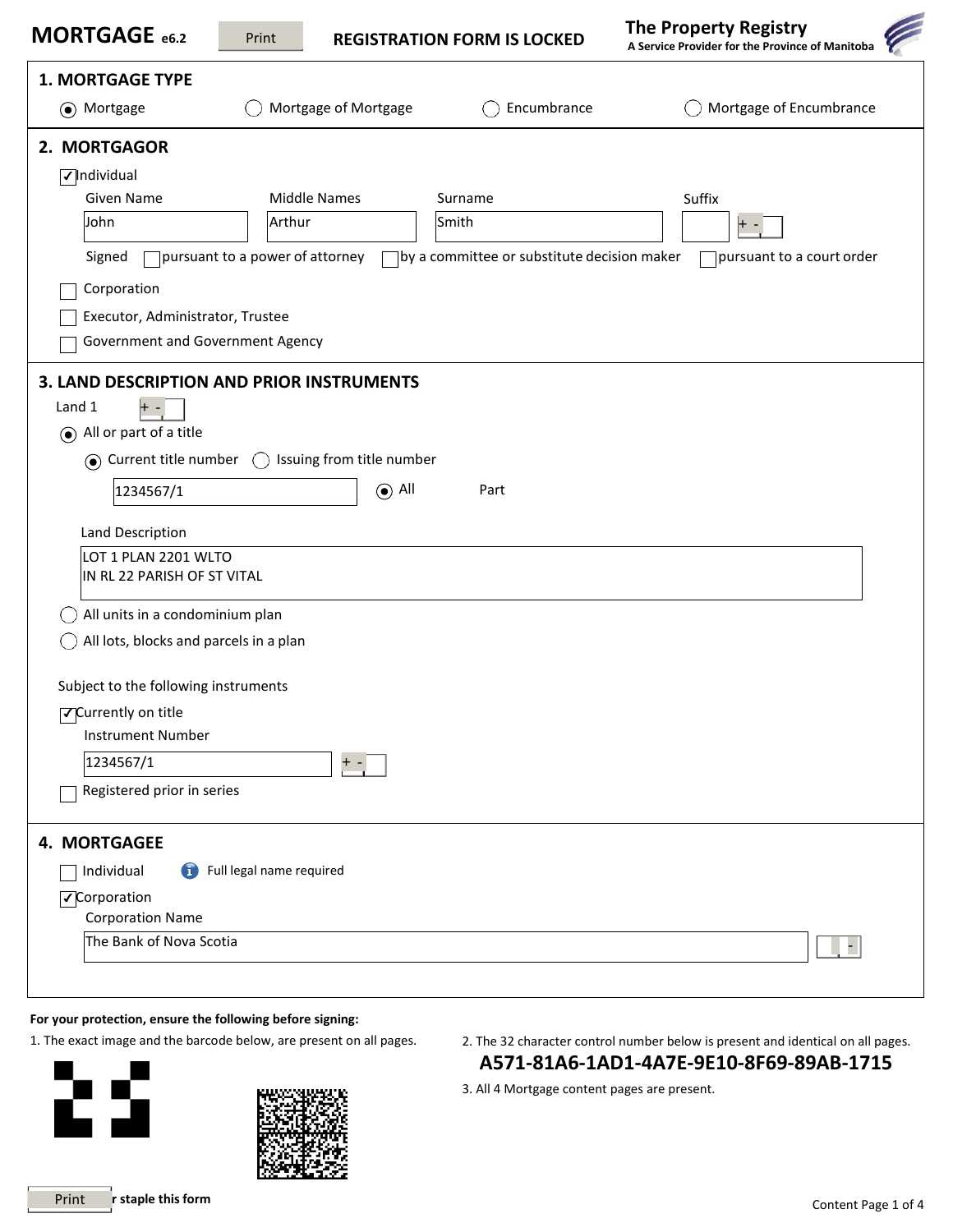In trust for self-directed registered account, detailed as follows

**THE SERVICE OF A SERVICE 2 SERVICE 2 SERVICE OF PRINCIPLE A SERVICE OF MANITOS EXAMPLE THE PRINCIPLE FOR THE PRINCIPLE OF MANITOS CONTRATION FORM IS LOCKED** 

| <b>The Property Registry</b><br>A Service Provider for the Province of Manitoba |  |  |  |  |  |
|---------------------------------------------------------------------------------|--|--|--|--|--|
|                                                                                 |  |  |  |  |  |
|                                                                                 |  |  |  |  |  |
|                                                                                 |  |  |  |  |  |
|                                                                                 |  |  |  |  |  |
|                                                                                 |  |  |  |  |  |

| <b>Address for Service</b>                                                                                            |                                      |                                                                 |                                                                                     |                |
|-----------------------------------------------------------------------------------------------------------------------|--------------------------------------|-----------------------------------------------------------------|-------------------------------------------------------------------------------------|----------------|
| 4715 Tahoe Blvd                                                                                                       |                                      |                                                                 |                                                                                     |                |
|                                                                                                                       |                                      |                                                                 |                                                                                     |                |
| City                                                                                                                  | Province                             | Country                                                         |                                                                                     | Postal Code    |
| Mississauga                                                                                                           | Ontario                              | <b>CANADA</b>                                                   |                                                                                     | <b>L4W 0B4</b> |
|                                                                                                                       |                                      | Share or fractional interest of the mortgage monies contributed | $\%$                                                                                |                |
|                                                                                                                       |                                      |                                                                 |                                                                                     |                |
| Executor, Administrator                                                                                               | Government and Government Agency     |                                                                 |                                                                                     |                |
|                                                                                                                       |                                      |                                                                 |                                                                                     |                |
| <b>5. TERMS AND PAYMENT PROVISIONS</b>                                                                                |                                      |                                                                 |                                                                                     |                |
| Mortgage Description                                                                                                  | <b>Collateral Mortgage</b>           |                                                                 |                                                                                     |                |
|                                                                                                                       |                                      |                                                                 |                                                                                     |                |
| 1,000,000.00<br>Canadian Dollar (CAD)<br>Mortgage Principal Amount                                                    |                                      |                                                                 |                                                                                     |                |
| <b>Standard Charge Mortgage Terms</b>                                                                                 |                                      |                                                                 |                                                                                     |                |
|                                                                                                                       | ◉ Deposited at land titles as number |                                                                 |                                                                                     |                |
| 87-128678/1                                                                                                           |                                      | and name The Bank of Nova Scotia                                |                                                                                     |                |
| Not applicable                                                                                                        |                                      |                                                                 |                                                                                     |                |
|                                                                                                                       |                                      |                                                                 |                                                                                     |                |
| Loan Description                                                                                                      |                                      |                                                                 |                                                                                     | $\pm$          |
|                                                                                                                       |                                      |                                                                 |                                                                                     |                |
| Canadian Dollar (CAD)<br>Loan Principal Amount<br>Mortgage secures a revolving credit up to the loan principal amount |                                      |                                                                 |                                                                                     |                |
|                                                                                                                       |                                      |                                                                 |                                                                                     |                |
|                                                                                                                       |                                      |                                                                 |                                                                                     |                |
| <b>Payment Details</b>                                                                                                |                                      |                                                                 | Prime is defined as prime lending rate of The Bank of Nova Scotia from time to time |                |
|                                                                                                                       |                                      |                                                                 |                                                                                     |                |
| <b>Scheduled Payments</b>                                                                                             |                                      |                                                                 |                                                                                     |                |

**For your protection, ensure the following before signing:**



- 1. The exact image and the barcode below, are present on all pages. 2. The 32 character control number below is present and identical on all pages. **A571-81A6-1AD1-4A7E-9E10-8F69-89AB-1715**
	- 3. All 4 Mortgage content pages are present.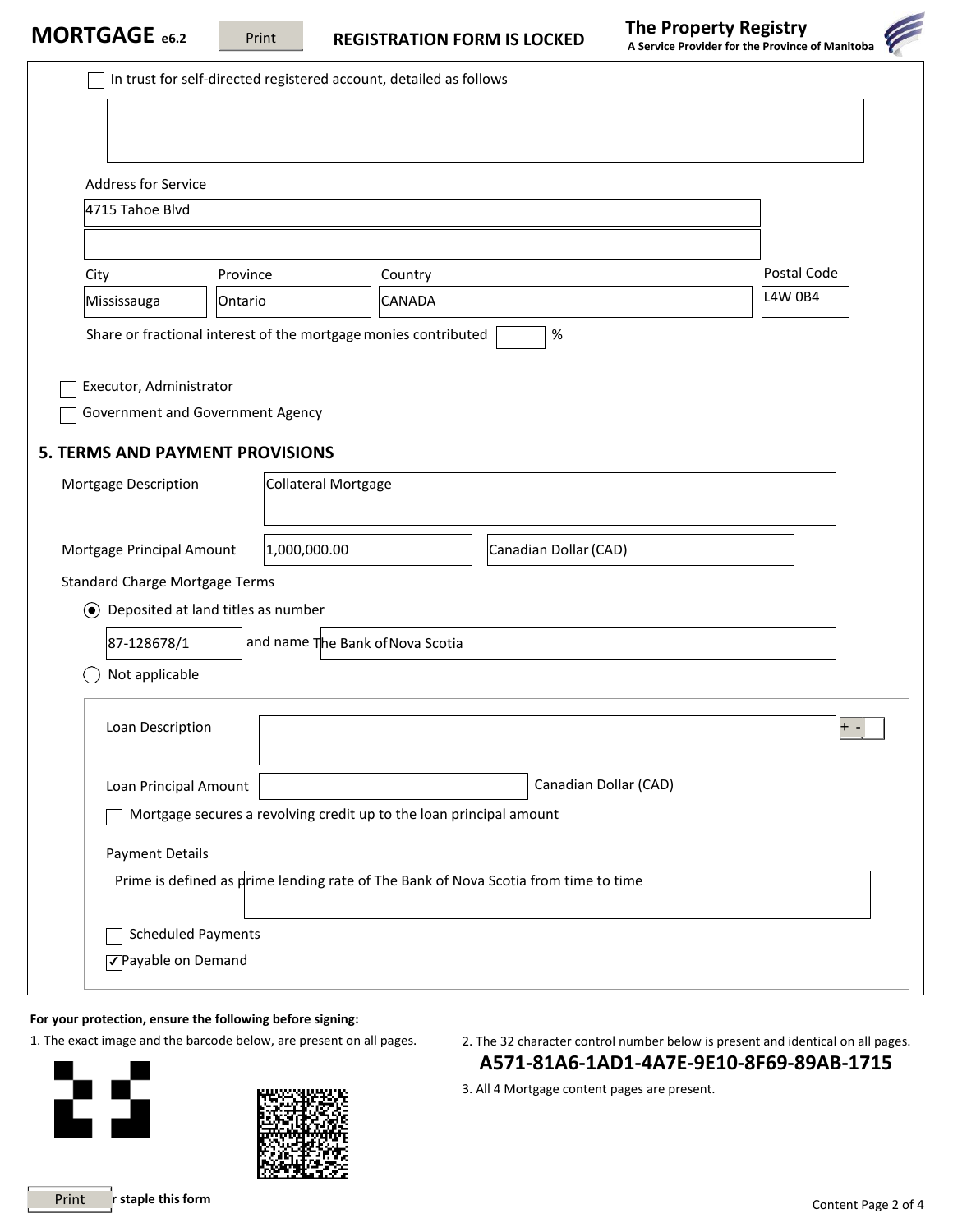

|                              | <b>Interest Rate</b>                                                                                                                                                                                                       |  |  |  |
|------------------------------|----------------------------------------------------------------------------------------------------------------------------------------------------------------------------------------------------------------------------|--|--|--|
|                              | %                                                                                                                                                                                                                          |  |  |  |
|                              | $\%$<br>$\odot$ prime                                                                                                                                                                                                      |  |  |  |
|                              | calculated Daily<br>not in advance                                                                                                                                                                                         |  |  |  |
|                              | Interest only payments must be made                                                                                                                                                                                        |  |  |  |
|                              |                                                                                                                                                                                                                            |  |  |  |
| <b>Additional Provisions</b> | This mortgage secures the refundable portions of tenants' entrance fees as required by clause 28(2)(b) of The Life Leases Act.                                                                                             |  |  |  |
|                              |                                                                                                                                                                                                                            |  |  |  |
| √Covenantor will sign        | <b>Guarantee Mortgage</b>                                                                                                                                                                                                  |  |  |  |
| <b>√Collateral Mortgage</b>  |                                                                                                                                                                                                                            |  |  |  |
| Details                      | You promise to pay, on demand, the OBLIGATIONS SECURED up to:                                                                                                                                                              |  |  |  |
|                              | $\vert$ (i) the Mortgage Principal Amount, plus                                                                                                                                                                            |  |  |  |
|                              | (ii) interest at the Interest Rate specified herein, plus<br>(iii) the additional amounts payable under the heading WE MAY RECOVER OUR EXPENSES in the Standard Charge                                                     |  |  |  |
|                              | Mortgage Terms referenced in Box 5 hereof.                                                                                                                                                                                 |  |  |  |
|                              | √Secures present and future liabilities                                                                                                                                                                                    |  |  |  |
| Details                      | "OBLIGATIONS SECURED" are: all debts and liabilities, present or future, direct or indirect, absolute or contingent,                                                                                                       |  |  |  |
|                              | matured or not, at any time owing by you to us, or remaining unpaid by you to us, whether arising from dealings<br>between you and us or from any other dealings or proceedings by which we may be or become in any manner |  |  |  |
|                              | whatever your creditor, and wherever incurred and whether incurred by you alone or with another or others and<br>whether as principal or surety.                                                                           |  |  |  |
|                              |                                                                                                                                                                                                                            |  |  |  |
|                              | If the debts and liabilities exceed the Mortgage Principal Amount or the Interest Rate specified herein, we may<br>decide what part of that is secured by the mortgage.                                                    |  |  |  |
|                              | √Secures current or running account                                                                                                                                                                                        |  |  |  |
| Details                      |                                                                                                                                                                                                                            |  |  |  |
|                              |                                                                                                                                                                                                                            |  |  |  |
|                              | Prepayment terms                                                                                                                                                                                                           |  |  |  |
| $\nabla$ Other               |                                                                                                                                                                                                                            |  |  |  |
| Details                      | The Standard Charge Terms are revised as follows:                                                                                                                                                                          |  |  |  |
|                              | (1) All references to "Form 11" are now changed to "Form 6.2";                                                                                                                                                             |  |  |  |
|                              | (2) All references to "any schedules attached" means "the terms under the heading ADDITIONAL PROVISIONS in Box<br>5 hereof";                                                                                               |  |  |  |
|                              | (3) "Obligations secured" means the debts and liabilities described in Box 5 hereof;                                                                                                                                       |  |  |  |
|                              | (4) "Property" means the property described under the heading LAND DESCRIPTION AND PRIOR INSTRUMENTS in<br>Box 3 hereof; and                                                                                               |  |  |  |

1. The exact image and the barcode below, are present on all pages. 2. The 32 character control number below is present and identical on all pages. **A571-81A6-1AD1-4A7E-9E10-8F69-89AB-1715**

3. All 4 Mortgage content pages are present.



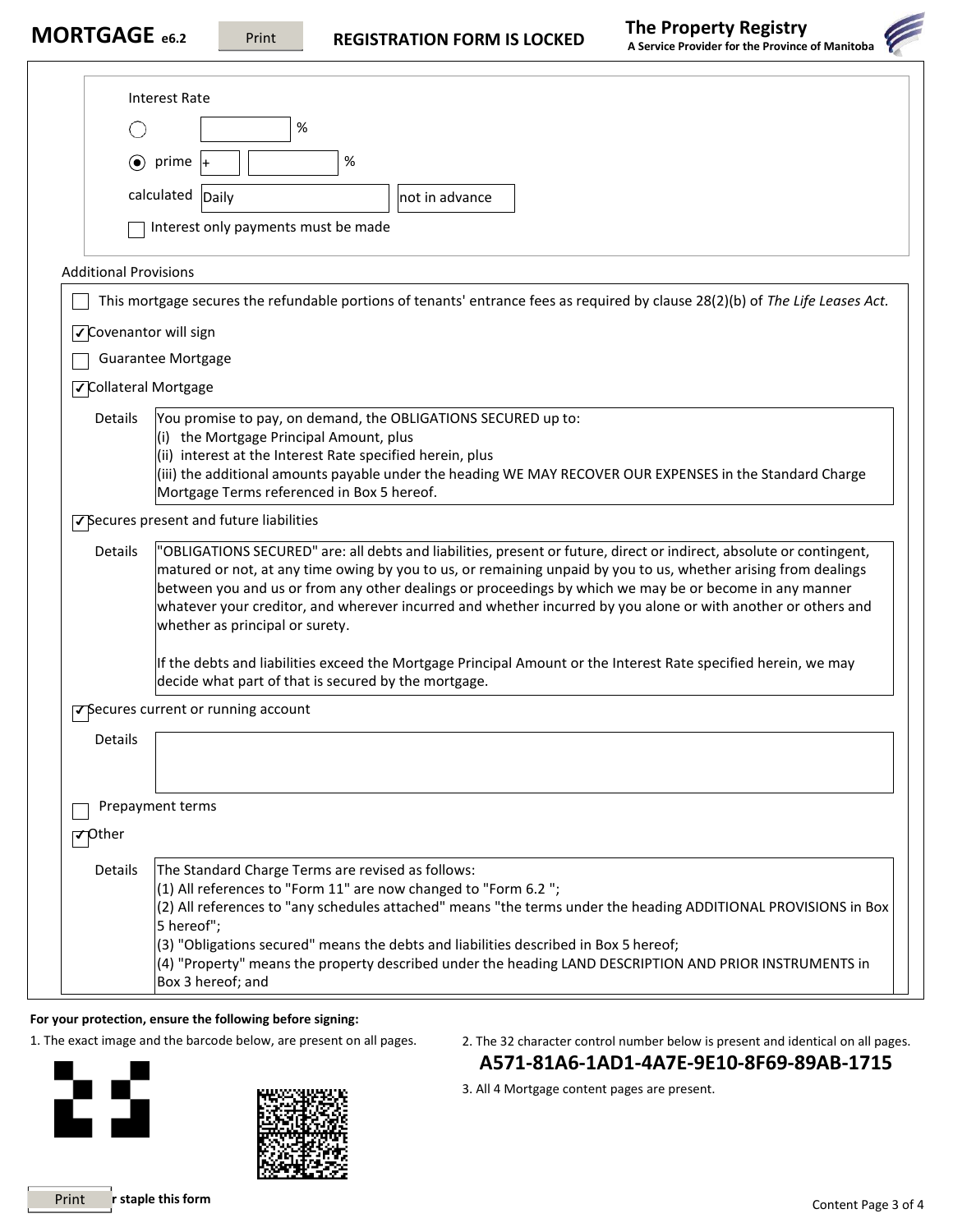

(5) The reference to "Box 13 of the Mortgage" is changed to "the following instruments described in Box 3 hereof.

# **6.** *THE FARM LANDS OWNERSHIP ACT* **EVIDENCE** The registration of this instrument does not contravene the provisions of *The Farm Lands Ownership Act* because The within land is not farm land as defined in *The Farm Lands Ownership Act*. All of the within lands are farm land and are being mortgaged pursuant to a *bona fide* debt obligation. Some of the within lands are farm land and the farm lands are being mortgaged pursuant to a *bona fide* debt obligation.  $\bigcap$  Other **7. INSTRUMENT PREPARED BY** Given Name Anna Middle Names Emily Surname Jones Suffix Company Law Firm Telephone +  $\vert$ 1  $\vert$  |  $\vert$ 204  $\vert$  | 8965689  $\vert$  Extension | 356  $\vert$  E-Mail  $\vert$  [name@lawfirm.com](mailto:name@lawfirm.com) File Number | No. 2006 | Description



Once you have clicked the Lock Form and Create Signature Pages button, you will not be able to change the registration form. You will be able to fill in certain areas in the signature pages before printing.

If you want to change the registration form once the signature pages have been created, you must click the Unlock Form and Remove Signature Pages button. If you do this, you will lose all changes made to the signature pages. Any signature pages already printed will be invalid and will have to be regenerated, reprinted and, where they have already been signed, resigned.

**For your protection, ensure the following before signing:**

1. The exact image and the barcode below, are present on all pages. 2. The 32 character control number below is present and identical on all pages.



- **A571-81A6-1AD1-4A7E-9E10-8F69-89AB-1715**
- 3. All 4 Mortgage content pages are present.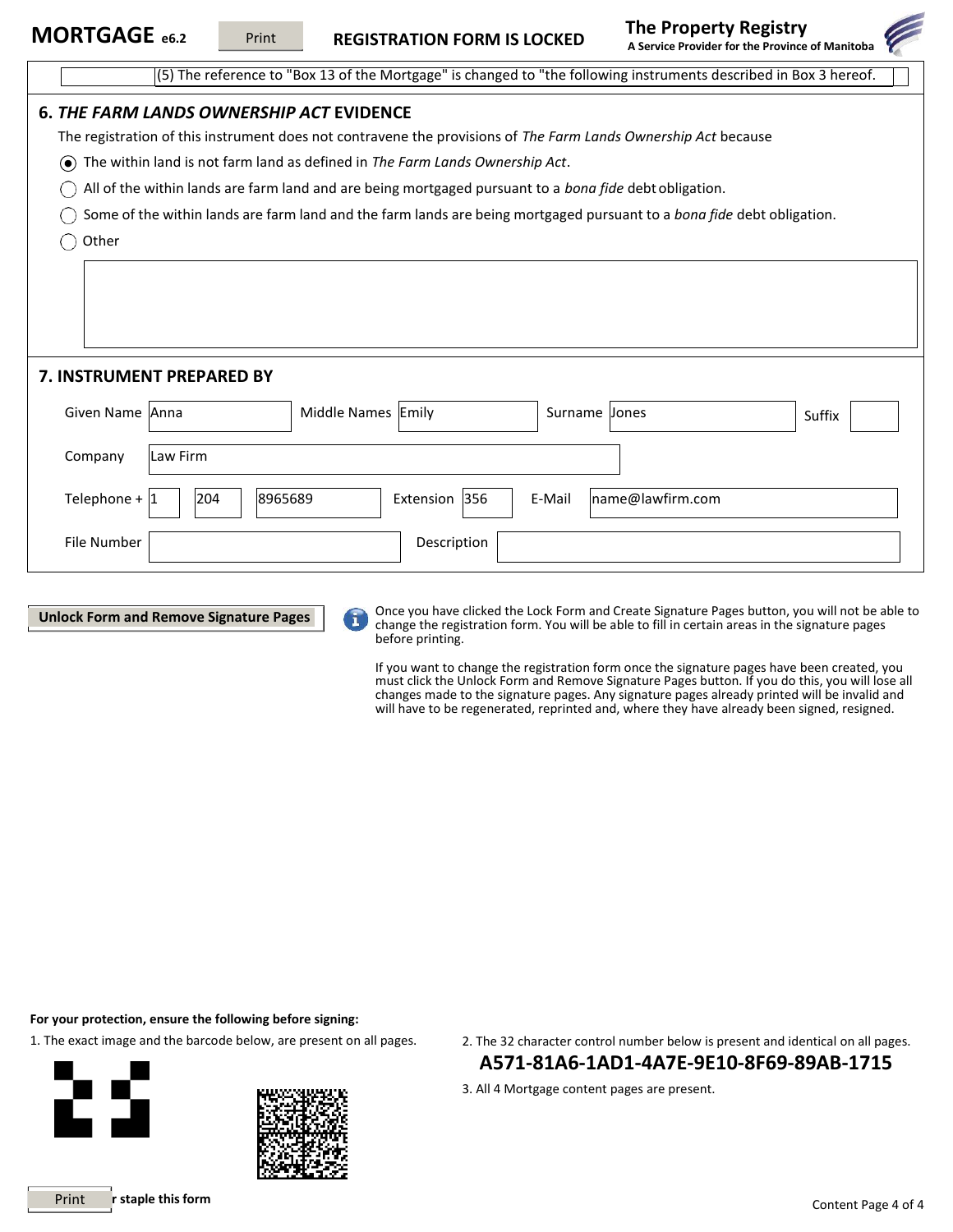| MORTGAGE e6.2                                                                                                                                               | Print                                                                                                                        |                                 | <b>The Property Registry</b><br>A Service Provider for the Province of Manitoba |  |  |  |
|-------------------------------------------------------------------------------------------------------------------------------------------------------------|------------------------------------------------------------------------------------------------------------------------------|---------------------------------|---------------------------------------------------------------------------------|--|--|--|
|                                                                                                                                                             |                                                                                                                              | <b>SIGNATURE OF COVENANTORS</b> |                                                                                 |  |  |  |
|                                                                                                                                                             | I acknowledge receipt of a copy of this instrument and all of the terms herein and I agree to perform my obligations herein. |                                 |                                                                                 |  |  |  |
| <b>COVENANTOR</b>                                                                                                                                           |                                                                                                                              |                                 |                                                                                 |  |  |  |
| Signature                                                                                                                                                   |                                                                                                                              | Date                            | $\pm$                                                                           |  |  |  |
| Name                                                                                                                                                        |                                                                                                                              |                                 | (YYYY-MM-DD)                                                                    |  |  |  |
| <b>WITNESS</b>                                                                                                                                              |                                                                                                                              |                                 |                                                                                 |  |  |  |
| Signature                                                                                                                                                   |                                                                                                                              | Address                         |                                                                                 |  |  |  |
| Name                                                                                                                                                        |                                                                                                                              |                                 |                                                                                 |  |  |  |
| SINGULAR INCLUDES PLURAL AND VICE VERSA WHERE APPLICABLE. In this document "I" or "me" is to be read as all covenantors whether<br>individual or corporate. |                                                                                                                              |                                 |                                                                                 |  |  |  |





1. The exact image and the barcode below, are present on all pages. 2. The 32 character control number below is present and identical on all pages. **A571-81A6-1AD1-4A7E-9E10-8F69-89AB-1715**

3. All 4 Mortgage content pages are present.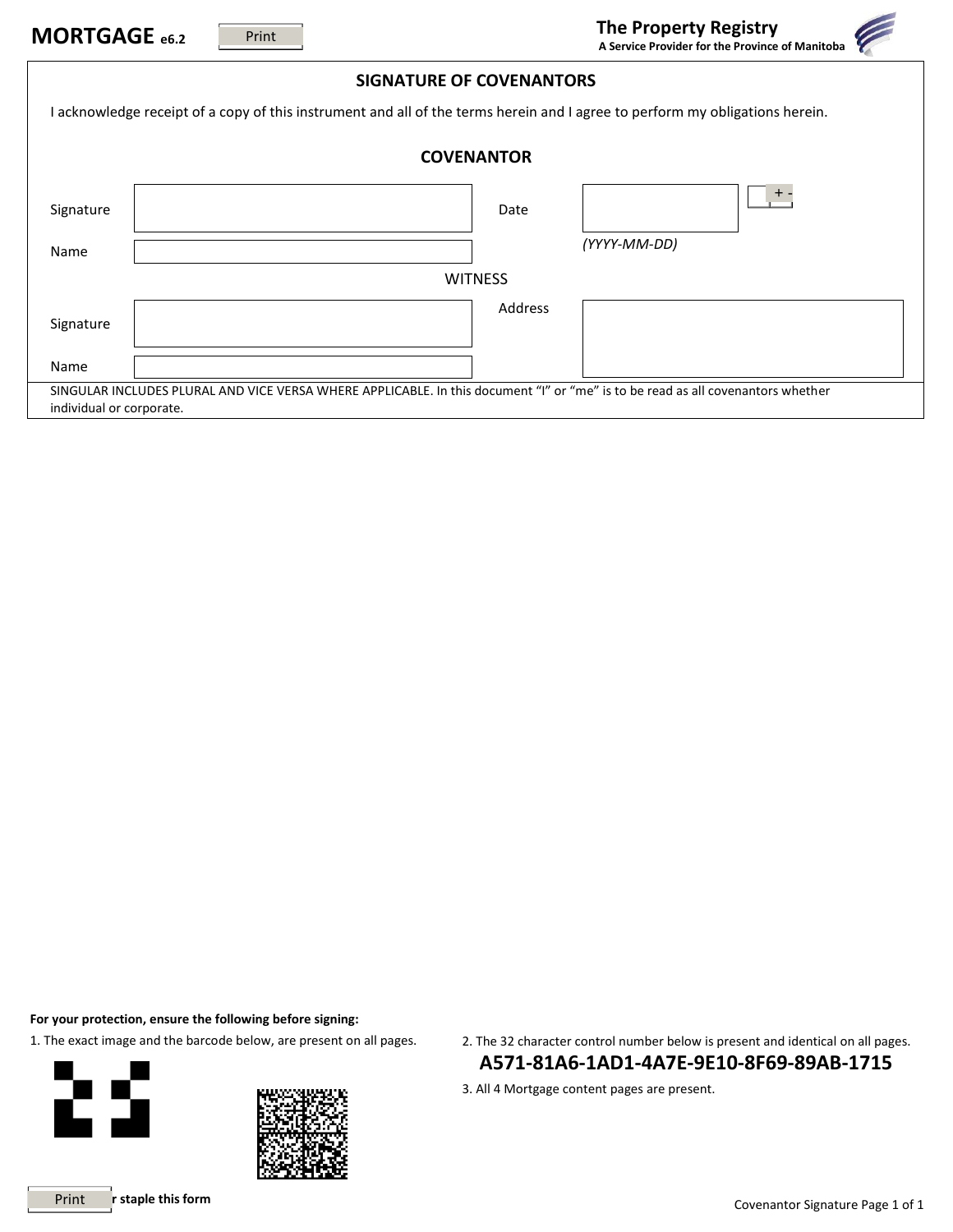|                                                                                                     | MORTGAGE e6.2                                                                                                                                                                                                                                                                                                                                                                                                                                                                                                                                                                                                                                                                                                                                                                                                                                                                                                                                                | Print             |                                                                     |         | <b>The Property Registry</b><br>A Service Provider for the Province of Manitoba |  |
|-----------------------------------------------------------------------------------------------------|--------------------------------------------------------------------------------------------------------------------------------------------------------------------------------------------------------------------------------------------------------------------------------------------------------------------------------------------------------------------------------------------------------------------------------------------------------------------------------------------------------------------------------------------------------------------------------------------------------------------------------------------------------------------------------------------------------------------------------------------------------------------------------------------------------------------------------------------------------------------------------------------------------------------------------------------------------------|-------------------|---------------------------------------------------------------------|---------|---------------------------------------------------------------------------------|--|
| <b>SIGNATURES AND EVIDENCE</b>                                                                      |                                                                                                                                                                                                                                                                                                                                                                                                                                                                                                                                                                                                                                                                                                                                                                                                                                                                                                                                                              |                   |                                                                     |         |                                                                                 |  |
| 6.                                                                                                  | 1. I am or I am entitled to be the owner of the land.<br>2. I hereby mortgage to the mortgagee my interest in the land as security for performance of all my obligations herein.<br>3. I promise to pay the principal amount and interest and all other charges and money hereby secured and to be bound by all the terms<br>herein.<br>4. I acknowledge receipt of a copy of this instrument and all of the terms herein.<br>5. I am of the age of majority.<br>The registration of this instrument does not contravene the provisions of The Homesteads Act because<br>The person consenting to this disposition is my spouse or common-law partner and no other person has homestead rights<br>in this land.<br>This land is not my homestead.<br>The court has made an order dispensing with the consent of my spouse or common-law partner and no other person has<br>homestead rights in this land. The order dispensing with the consent is attached. |                   |                                                                     |         |                                                                                 |  |
|                                                                                                     | 7. Additional evidence                                                                                                                                                                                                                                                                                                                                                                                                                                                                                                                                                                                                                                                                                                                                                                                                                                                                                                                                       |                   |                                                                     |         |                                                                                 |  |
|                                                                                                     | Signature                                                                                                                                                                                                                                                                                                                                                                                                                                                                                                                                                                                                                                                                                                                                                                                                                                                                                                                                                    |                   |                                                                     | Date    | (YYYY-MM-DD)                                                                    |  |
|                                                                                                     | Mortgagor                                                                                                                                                                                                                                                                                                                                                                                                                                                                                                                                                                                                                                                                                                                                                                                                                                                                                                                                                    | John Arthur Smith |                                                                     |         |                                                                                 |  |
|                                                                                                     |                                                                                                                                                                                                                                                                                                                                                                                                                                                                                                                                                                                                                                                                                                                                                                                                                                                                                                                                                              |                   | <b>WITNESS</b>                                                      |         |                                                                                 |  |
|                                                                                                     | Signature                                                                                                                                                                                                                                                                                                                                                                                                                                                                                                                                                                                                                                                                                                                                                                                                                                                                                                                                                    |                   |                                                                     | Address |                                                                                 |  |
|                                                                                                     | Name                                                                                                                                                                                                                                                                                                                                                                                                                                                                                                                                                                                                                                                                                                                                                                                                                                                                                                                                                         |                   |                                                                     |         |                                                                                 |  |
| The mortgagee is a financial institution and the witness is<br>√Document witnessed inside Canada by |                                                                                                                                                                                                                                                                                                                                                                                                                                                                                                                                                                                                                                                                                                                                                                                                                                                                                                                                                              |                   |                                                                     |         |                                                                                 |  |
| √Practising lawyer                                                                                  |                                                                                                                                                                                                                                                                                                                                                                                                                                                                                                                                                                                                                                                                                                                                                                                                                                                                                                                                                              |                   |                                                                     |         |                                                                                 |  |
|                                                                                                     |                                                                                                                                                                                                                                                                                                                                                                                                                                                                                                                                                                                                                                                                                                                                                                                                                                                                                                                                                              |                   | Notary public in the Province of British Columbia or Quebec         |         |                                                                                 |  |
|                                                                                                     |                                                                                                                                                                                                                                                                                                                                                                                                                                                                                                                                                                                                                                                                                                                                                                                                                                                                                                                                                              |                   | A person entitled to administer oaths inside or outside of Manitoba |         | District Registrar approval required                                            |  |
| Document witnessed outside of Canada by a person entitled to administer oaths outside of Manitoba   |                                                                                                                                                                                                                                                                                                                                                                                                                                                                                                                                                                                                                                                                                                                                                                                                                                                                                                                                                              |                   |                                                                     |         |                                                                                 |  |



- 1. The exact image and the barcode below, are present on all pages. 2. The 32 character control number below is present and identical on all pages. **A571-81A6-1AD1-4A7E-9E10-8F69-89AB-1715**
	- 3. All 4 Mortgage content pages are present.

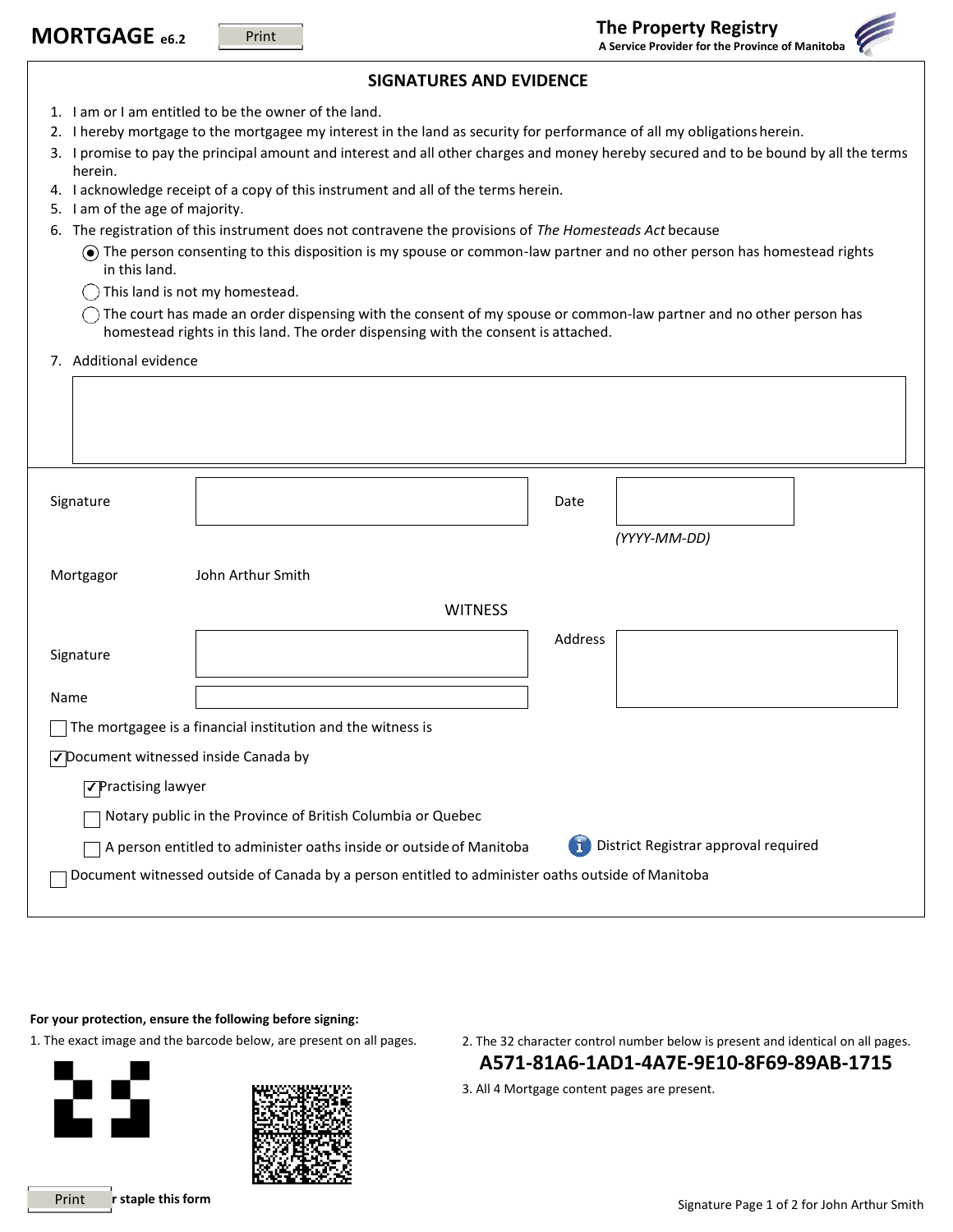

## **WHO MAY BE A WITNESS**

Only those persons specified in the section 72.4 of *The Real Property Act* may act as a witness to this document.

# **NOTICE TO WITNESSES**

By signing as witness you confirm that the person whose signature you witnessed:

1. Is either personally known to you, or that their identity has been proven to you.

AND

2. That they have acknowledged to you that they:

- (a) are the person named in this instrument;
- (b) have attained the age of majority in Manitoba; and
- (c) are authorized to execute this instrument.

By virtue of section 194 of *The Real Property Act*, any statement set out in this document and signed by the party making the statement has the same effect and validity as an oath, affidavit, affirmation or statutory declaration given pursuant to *The Manitoba Evidence Act*.

*The Mortgage Act* **provides that the mortgagor can obtain free of charge, from the mortgagee, a statement of the debts secured by this mortgage once every 12 months, or as needed for pay off or sale.**

SINGULAR INCLUDES PLURAL AND VICE VERSA WHERE APPLICABLE. In this document "I" or "me" is to be read as including all mortgagors, encumbrances, mortgagees and encumbrancers whether individual or corporate.

**For your protection, ensure the following before signing:**





1. The exact image and the barcode below, are present on all pages. 2. The 32 character control number below is present and identical on all pages. **A571-81A6-1AD1-4A7E-9E10-8F69-89AB-1715**

3. All 4 Mortgage content pages are present.